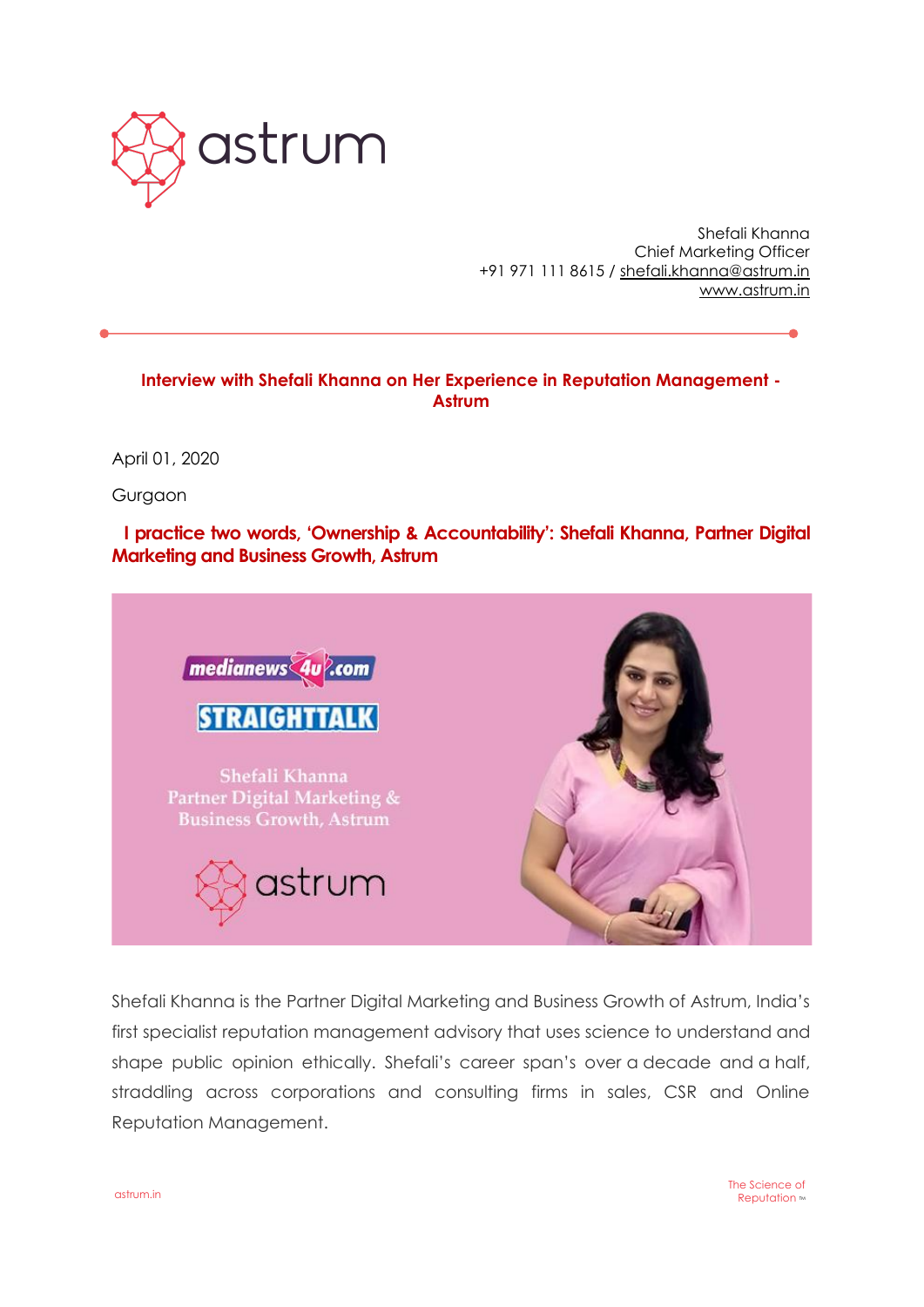Shefali is a member of the founding team of Astrum and previously led business growth and marketing at Penn Schoen Berland (PSB), Asia. Her contribution to the development of the PSB brand earned her the global CEO's medal of merit. Most recently in 2019, she was honoured with 'Most Influential Marketing Leaders Listing' and in 2020 was awarded Excellence in New Business Development.

Shefali holds a Master in Business Administration from SIMS, Pune and a specialization in Digital Marketing from Columbia Business School, USA.

# **It has been 5 years with Astrum, how has the journey been for you?**

Incidentally, we will complete our fifth year only in May 2020 but the journey over the years has been wonderful.

I get to learn something new every day and I love the fact that with Science of Reputation, Astrum is pioneering the use of science to advance the practice of [reputation management](https://www.astrum.in/) and more importantly, I get to work with super bright professionals and some of the nicest people.

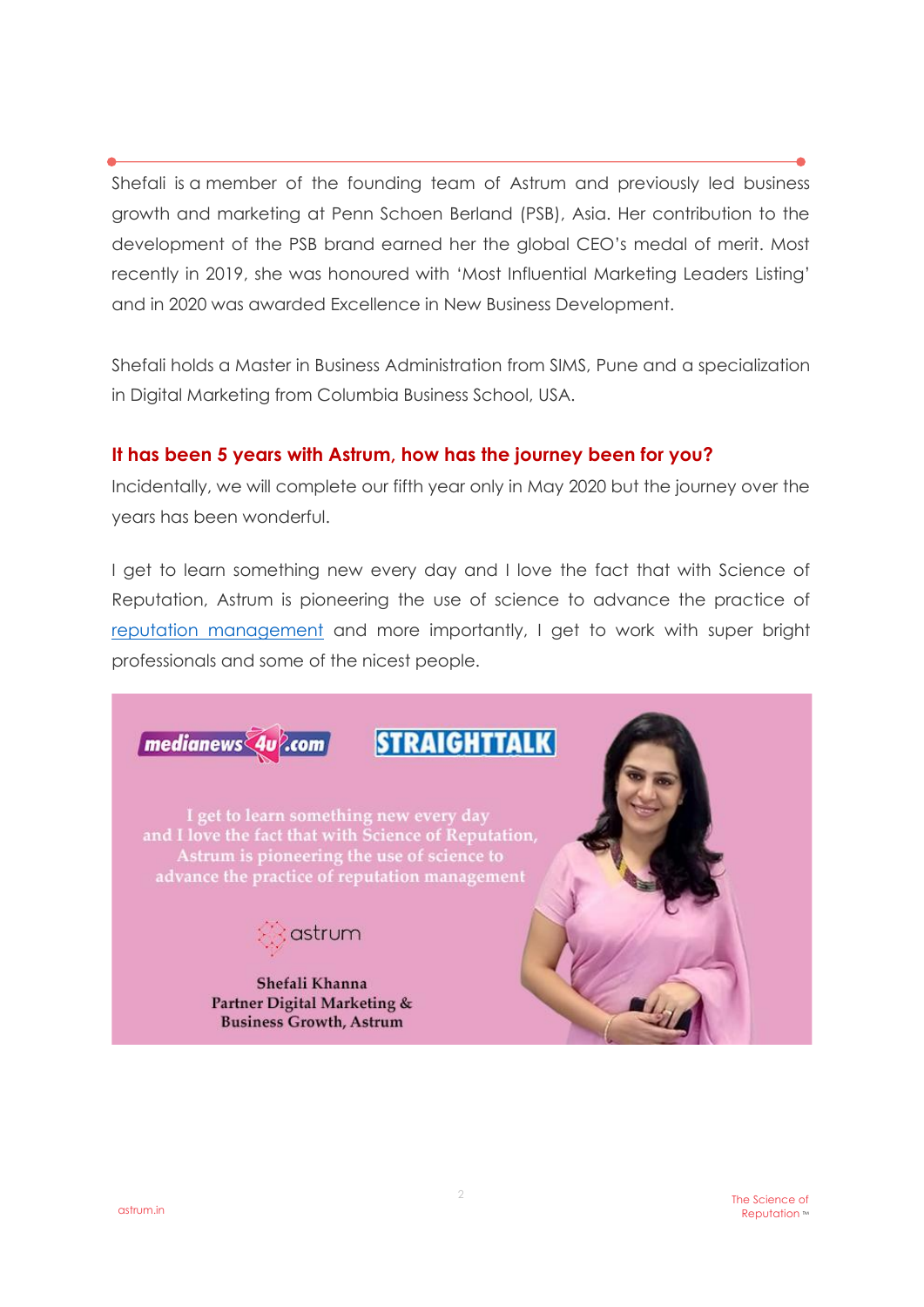At Astrum, we love solving 'high vale' problems for our clients; when I joined Ashwani in 2015, he wanted Astrum to be the Bain and BCG of the communications world, and today when clients reach out to us, they know that they will get a well-researched and an informed perspective and a team of experienced professionals who will also execute the plan that they recommend.

We have worked with some of the finest Indian and International Companies with a wide range work from [Corporate Affairs,](https://www.astrum.in/what-we-do/politics-government/corporate-affairs/) Crisis Preparedness, Issues Management Thought Leadership, Executive Development, [Corporate Reputation,](https://www.astrum.in/what-we-do/reputation-management/corporate-reputation-strategy/) Online Reputation Management and all driven by insights and data. We have served clients across diverse sectors such as Telecom, Technology, Healthcare, BFSI, Manufacturing, Education, Auto, Fintech amongst others.

The exposure and learning is superb and we get challenged every day. What more can I ask?

### **What is Astrum's speciality?**

We are a 'science-based specialist reputation management' advisory. We work with the C-Suite or Senior Political Leaders to help them resolve complex challenges they face in generating public acceptance. We believe that we are leading the way of weaving science and creativity to understand and shape public opinion.

Our specializations include Corporate Reputation Management, Crisis & Issues Management, Corporate Affairs, Voter & Battleground Targeting, Candidate Positioning, [Campaign Messaging](https://www.astrum.in/what-we-do/politics-government/election-campaign-strategy/) and Voter Sentiment Tracking

### **How has the PR industry evolved over the years?**

Public relations has been principally known to be a 'know who' service but today in the world of disintermediation, the 'know who' is inadequate in engaging important stakeholders. Having said that, the industry continues to remain an important link between the company and its various publics.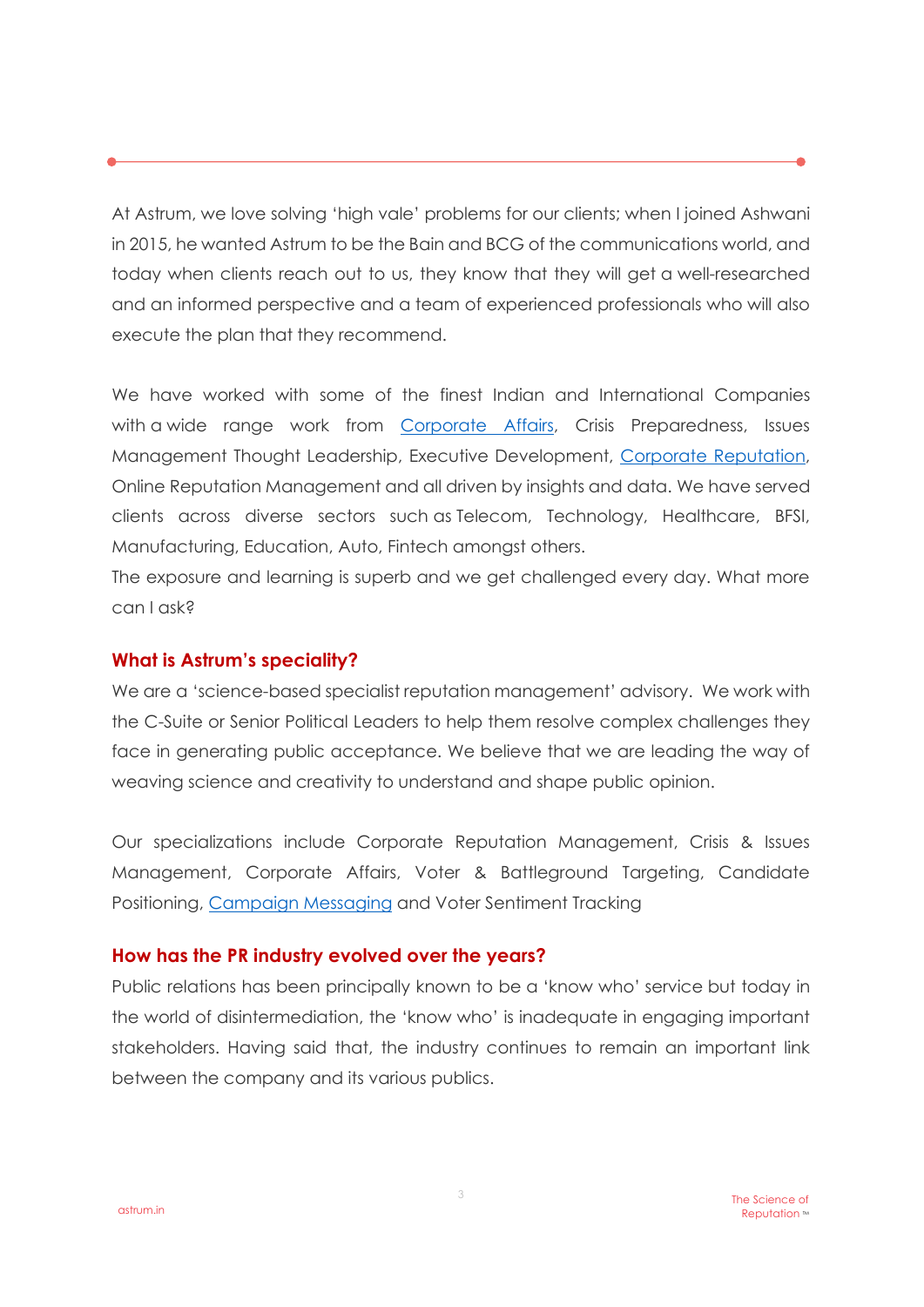From media relations as its principal 'stock-in-trade,' we saw an expansion into policy advocacy and now we are seeing a greater emphasis on influencer engagement, however, to progress to the next evolution, the industry has to invest in capacity building to gain the 'know-how' needed to understand and shape public opinion ethically.

Astrum was founded with the purpose to make 'know-how' central to the way we practiced public relations.



# **With growing digital presence have the lines blurred between PR & Marketing?**

This is an interesting question and often asked in several LinkedIn forums I participate.

Having been fortunate to be responsible for all elements of communication: Public Relations, Marketing, and Online Reputation, both at PSB & Astrum, I can't imagine separating the three. They're simply management tools that we have used to advance the reputation of our firm.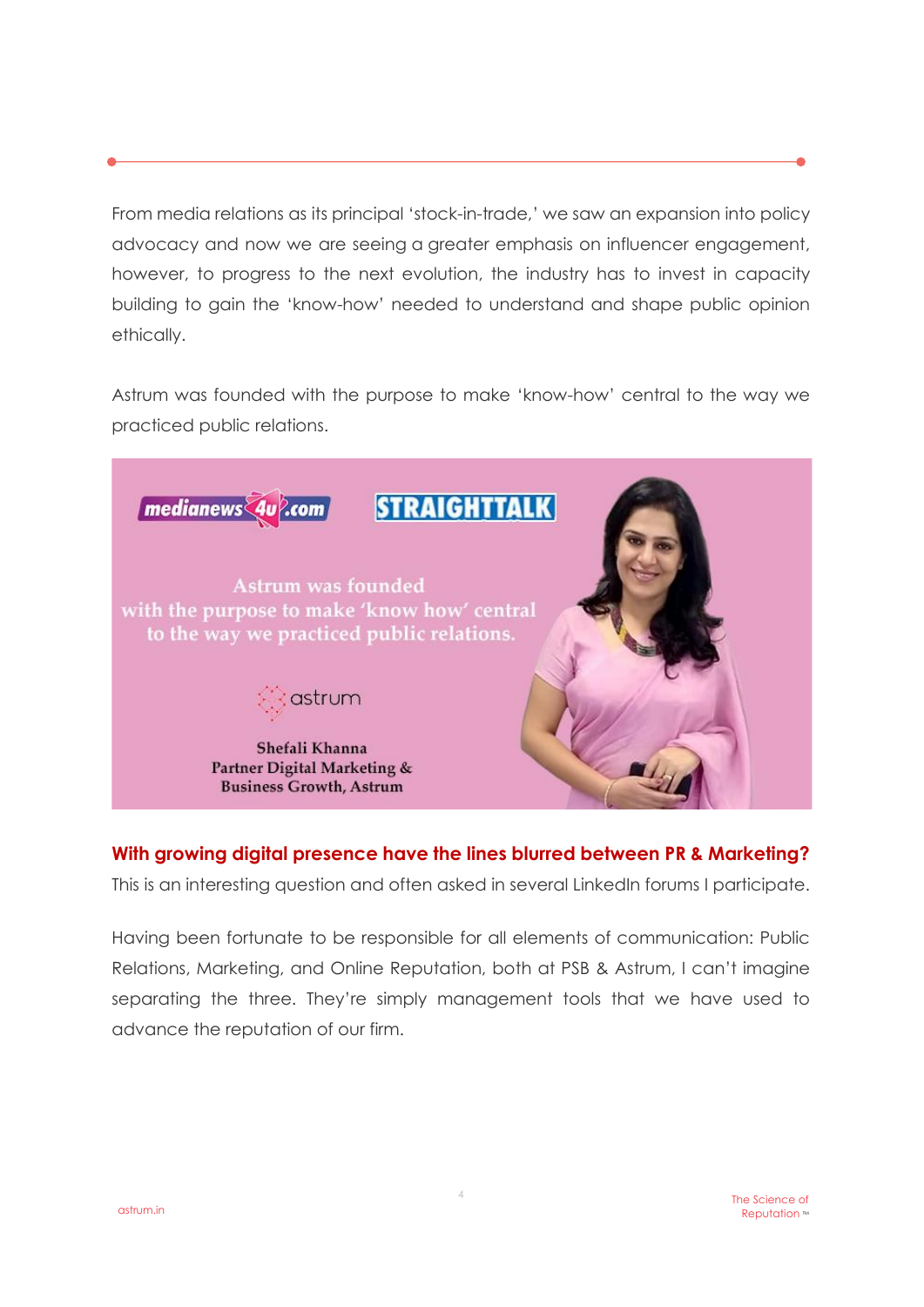If the purpose of both marketing and public relations is to create preference, then they are one and the same. At Astrum, we integrate earned, paid and owned media into all our advocacy campaigns.

# **Who was your first mentor/teacher in the professional space? One thing you have learnt has held you in good stead in your professional life?**

I have two mentors that I hold in great esteem. Soumitra Panda while I was working at NaviSite and Ashwani Singla with whom I have worked with close to a decade both at PSB research and now at Astrum.

What I have learned is to be a life-long learner, to keep learning to refresh and renew my skills to stay relevant and to practice TWO simple words OWNERSHIP & ACCOUNTABILITY in everything I do. Have I cracked this code, perhaps not fully, but that's the journey, keep doing better every day.

#### **How do you destress?**

I am a neat freak and making sure that everything is neat, clean and well organized destresses me. Besides that, my daily work out and music help energize me.

### **Go to activities on the weekend?**

My daughter, Zephorah is home from college over the weekend, my life revolves around her. We spend time together over the weekend.

#### **If not this role professionally, what would you have been?**

I have never thought of this work as a job, I really love what I do and I know I am valued. I am encouraged to try new things, learn new ways to work, sign up for courses that I want to join – what more?